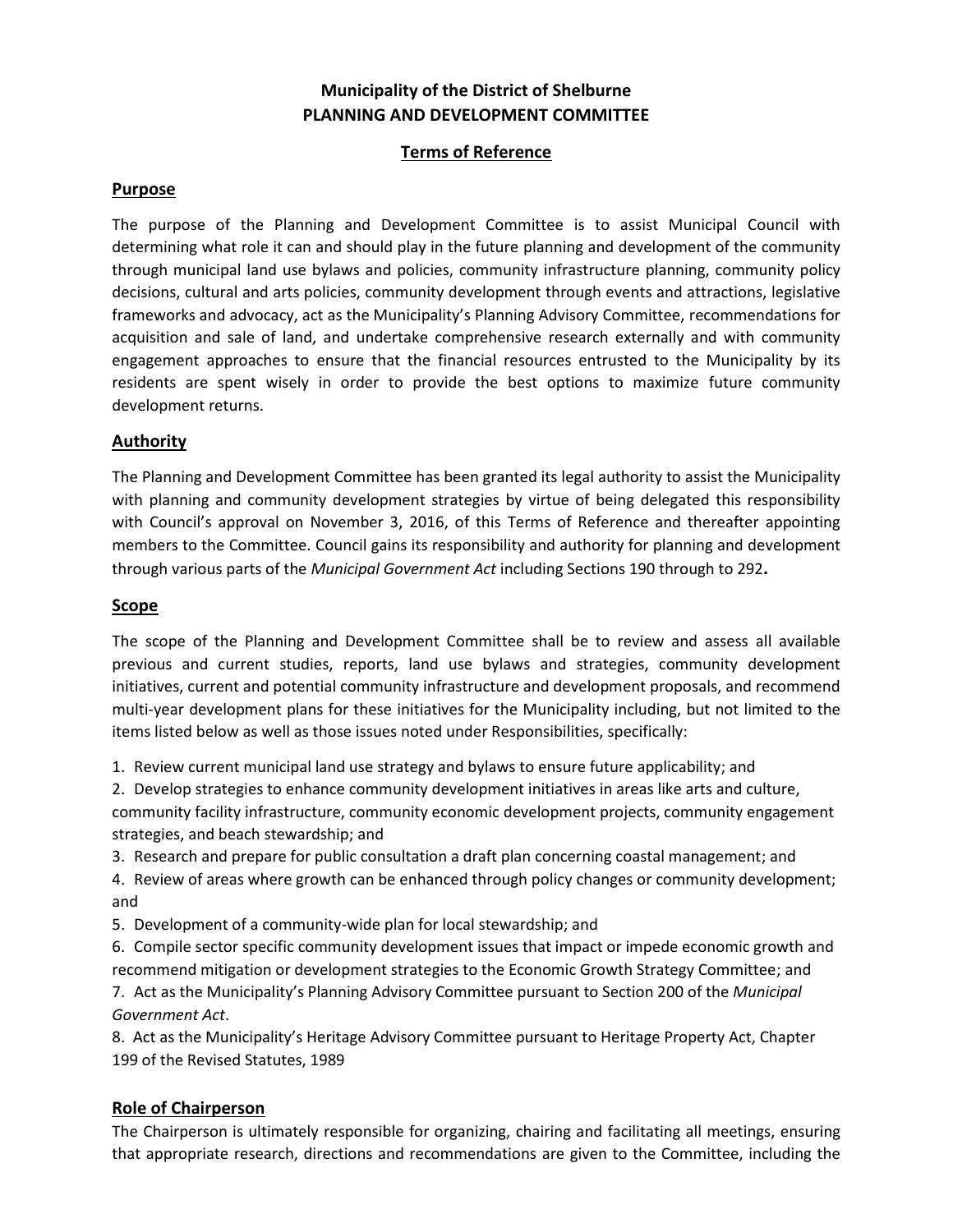provision for adoption of work plans, policy directions, strategies, financial commitments, human resource management, as well as all other items incidental to the effective planning and development strategies of the Municipality.

## **Role of Vice Chairperson**

A Vice Chairperson shall be appointed and act in the place of the Chairperson during absences, unavailability or conflicts of interest of the Chairperson.

#### **Role of Community Development Coordinator**

Community Development Coordinator shall carry out the functions and roles as directed by the Planning and Development Committee from time to time, and shall act as a staff resource to the Committee. This person shall organize meetings, prepare minutes, agendas and packages as well as lead the research and report writing aspect of the Committee's work to ensure the Committee has the best available information upon which to make a decision or recommendations to Council.

#### **Membership**

Membership on the Planning and Development Committee shall include three elected representatives from the Municipality of the District of Shelburne and three members of the public, duly appointed by Council annually pursuant to Section 24 of the *Municipal Government Act*. Members of the public appointed to this committee should have strong community development, environmental impact understanding, community infrastructure knowledge, and/or sector specific backgrounds in areas such as economic growth, arts and culture, etc. and be able to comprehend complex community, government and regulatory processes.

Member applications shall be vetted by the CAO and member appointment will be by Council motion.

All appointments shall be for a two-year term, at the end of each term a Committee member may express their interest in continuing as a member or resign as a member.

Where a vacancy occurs on the Committee, the Council shall appoint a person to fill the position as soon as possible; that person shall hold office for the remainder of the term of the member in whose place that person is appointed.

Each member will serve without remuneration but shall be reimbursed for such expenses as are necessarily incurred by such member in the discharge of the member's duties, with prior approval from the CAO.

## **Reporting Relationship**

The Planning and Development Committee shall report directly to the Council of the Municipality of the District of Shelburne and indirectly to the Chief Administrative Officer for operational and administrative support.

#### **Duration of Mandate**

The mandate of the Planning and Development Committee shall be from November 1, 2016 to October 31, 2018, and is subject to renewal each two years thereafter according to the discretion of Council.

The duration of the role of Chairperson and Vice-Chairperson shall be one-year. Annually, in November or the next scheduled meeting, an Election of Officers by Committee shall take place appointing a Chairperson and Vice-Chairperson.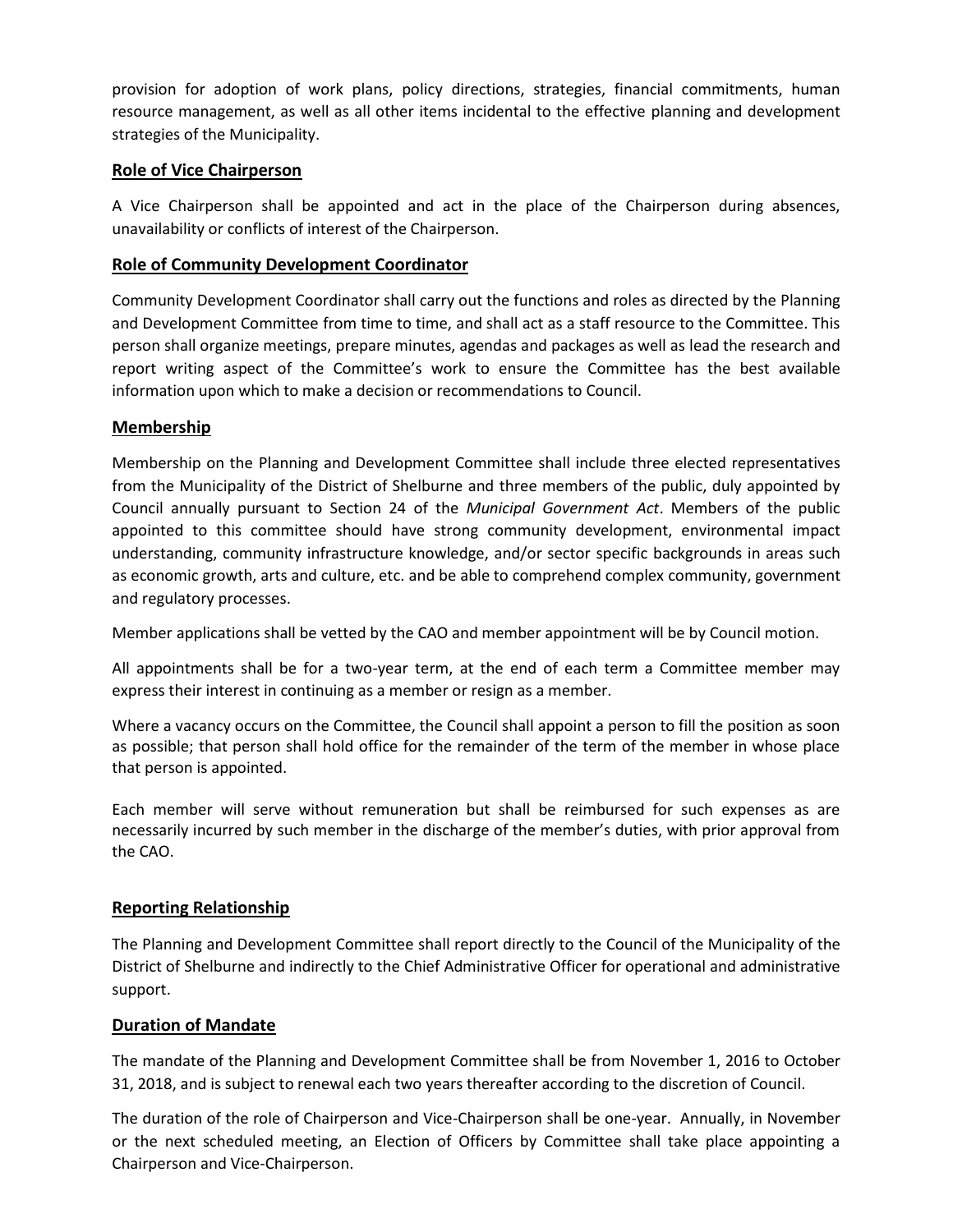## **Frequency of Meetings**

Meetings of the Planning and Development Committee shall be held on such day as the Committee decides at the first meeting of the Committee, with such meetings taking place at the time agreed to by the Committee. Additional meetings may be held, or the above meetings date and times changed, when agreed to by consensus of the Committee and prior notification is provided to Council.

#### **Quorum Requirements**

No decisions may be made at any Planning and Development Committee meeting unless at least two elected representatives and two community representatives are present.

#### **Agenda, Minutes and Resolutions**

Minutes and recommendations of the Planning and Development Committee shall be provided to each member of the Committee within a reasonable time after the conclusion of such meeting. Community Development Coordinator will endeavour to provide each member of the Committee with the agenda and required supporting documentation at least five days prior to every meeting.

#### **Conflict of Interest**

It is expected that all members of the Planning and Development Committee will adhere to the *Municipal Conflict of Interest Act*, disclosing any pecuniary or indirect pecuniary interest in any matter before the Committee and refraining from taking part in, or trying to influence either before or after the meeting, any directions or decisions respecting such matters. Any breach of this guideline will require the Chairperson to ask Council to remove that member and appoint another member in their stead. If the breach is by the Chairperson, this shall be reported to Council by the Vice Chairperson.

#### **Resources**

The Planning and Development Committee shall have access to the resources of the Community Development Coordinator and other appropriate municipal staff as authorized by the Chief Administrative Officer, to undertake the required research it needs in order to make the most appropriate decisions in a timely manner. Requests for resources above the annual budgeted amount for this committee shall be made by the Committee through the Chairperson to Council, on an as needed basis.

#### **Decision Making Process**

All decisions of the Planning and Development Committee shall be made by majority vote of committee members. Where a majority is not forthcoming, the vote shall be determined in the negative. The Committee has authority to oversee and facilitate the research and data collection process by requesting such information from the Chief Administrative Officer and his/her staff, Committee members, or other private sector or government sources.

## **Confidentiality**

All meetings of the Planning and Development Committee are considered public, except those matters deemed to be private and confidential in nature and subject to Section 22 of the Municipal Government Act. Minutes and subsequent resolutions of such meetings shall be recorded and publicly available upon approval by the Committee. Information and reports of the Committee shall be subject to normal Freedom of Information and Protection of Privacy (FOIPOP) regulations.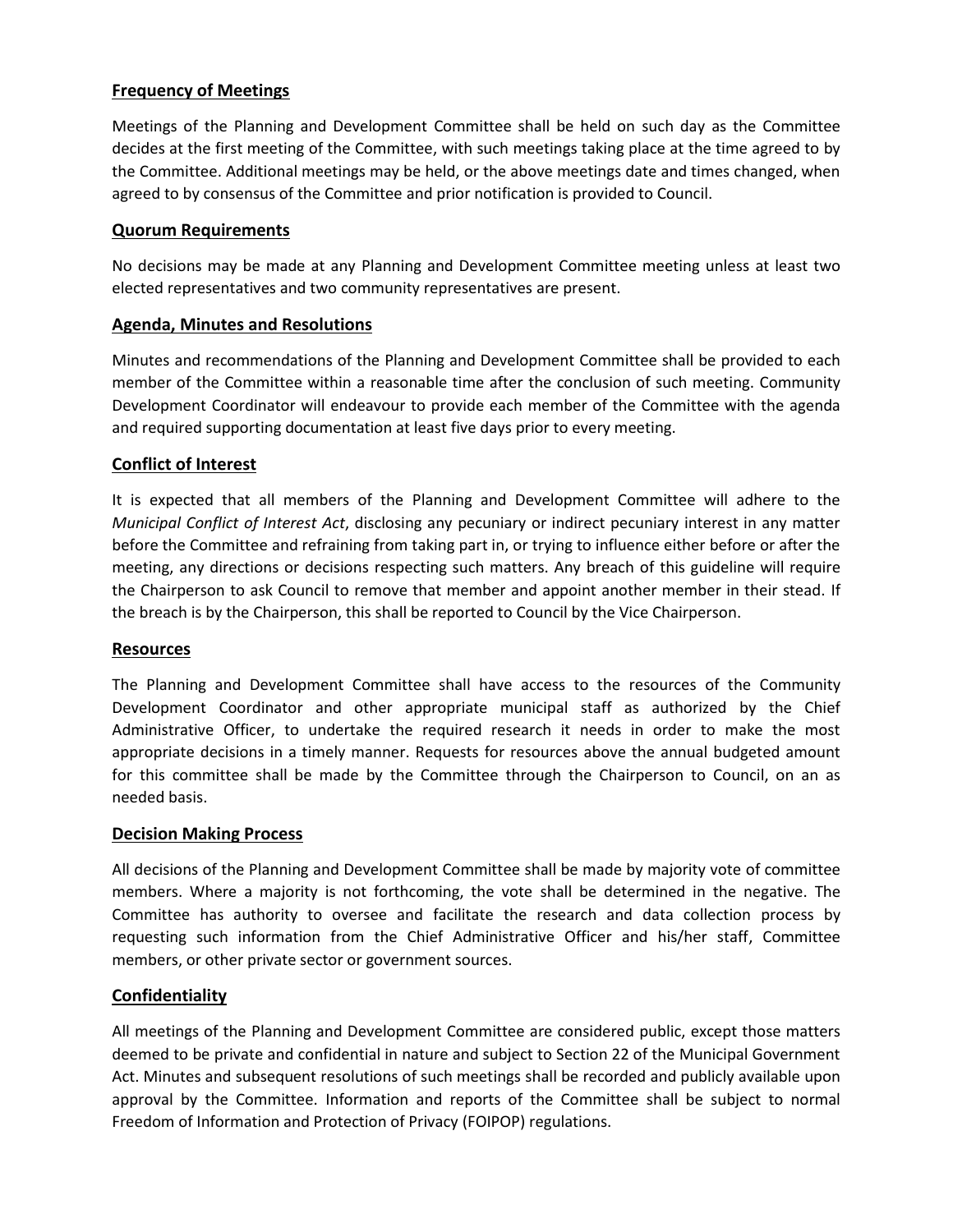## **Communications**

All communications and messaging from the Planning and Development Committee's work and activities shall come solely from the Chairperson or their designate. It is expected that all decisions of the Committee will be supported by all members of the committee upon ratification. This does not limit the ability of individual member's from speaking freely with the media, but in all such cases the individual committee member should be clear that it is their personal opinion and not that of the Planning and Development Committee.

## **Reporting**

At least bi-annually, the Chairperson shall provide written reports to Council concerning the Committee's work plan, focus and directions. Should Council require, an oral presentation may be requested of the Chairperson at any time if Council wishes to have further clarification or reporting on the Committee's work.

#### **Responsibilities**

Planning and Development Committee shall be responsible for reviewing the success factors of the community's environmental and community development climate and the challenges to it by reviewing municipal, provincial and federal policies, requesting and analyzing information brought before it, discussing options and opportunities, and make timely decisions and recommendations to Council that are in the best interests of residents, communities, and businesses. To this end, Planning and Development Committee shall endeavour to carry out the following functions:

#### **Planning**

- 1. Review current municipal planning strategy and land use bylaws to ensure they are suitable for future growth and development of the diverse communities in the Municipality.
- 2. Research and develop a draft coastal management plan for the community and through widespread public engagement, bring forth recommendations to Council that will enhance and protect current land use and properties throughout the entire community.
- 3. Work with community stakeholders to develop appropriate resources and educational material about the value of community planning and its impacts.
- 4. Act as an educational resource to Council and community groups in environmental stewardship projects.
- 5. Development of a comprehensive Committee work plan to advance and implement the ideas and plans for the Planning and Development Committee, in line with the goals of the OneNS Plan.
- 6. Act as the Municipality's Planning Advisory Committee.